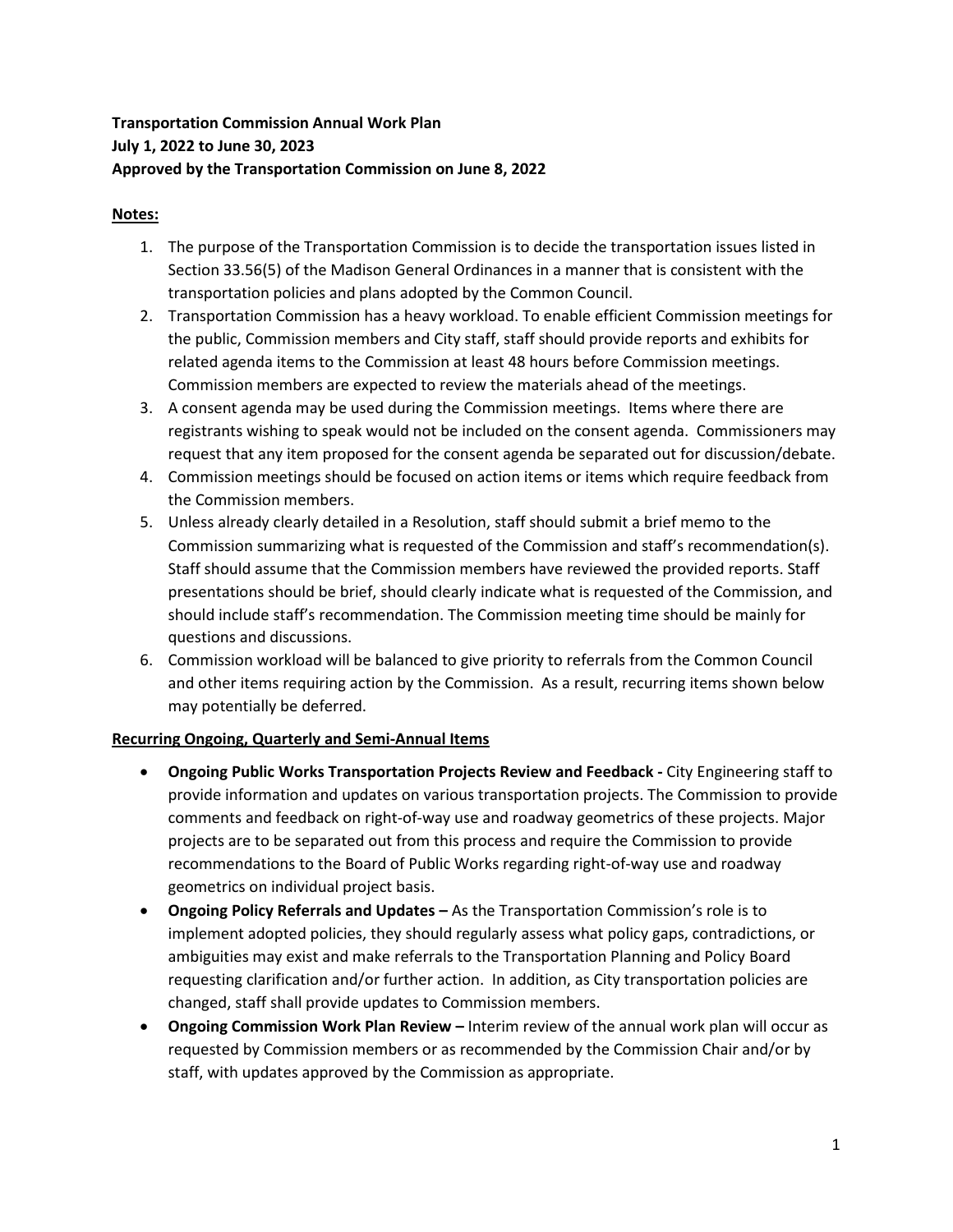- **Ongoing Orientation and Tours for New Commission Members -** Department of Transportation agencies to provide orientation and tours for new commission members to familiarize them with City facilities and operations.
- **Quarterly Traffic Safety Report -** Madison Police Department staff to provide a quarterly report on traffic safety, observation, data/analysis on crashes with significant injuries or fatalities, enforcement, etc.
- **Semi-Annual Updates from the Traffic Engineering Division, the Parking Division and the Transit Division -** Staff to provide either verbal or written reports on performance, revenues/expenses, customer feedback, any incidents, major projects, etc. at least semiannually, with additional updates provided as needed.
- **Semi-Annual Racial Equity and Social Justice Sessions -** Members of the Transportation Commission have made a commitment to include Racial Equity and Social Justice in their work on a consistent basis. To further this effort, Commission members (in conjunction with members of the Transportation Policy and Planning Board) will be participating in various training sessions on Racial Equity, Bias, Inclusion and Diversity. On at least a semi-annual basis, the Commission will have a formal agenda item "Review the Transportation Commission's commitment to include Racial Equity and Social Justice in its Work." Staff from the Racial Equity and Social Justice Initiative will be invited to attend and help facilitate this discussion, which will include how Commission members can apply lessons learned through the various training sessions.

### **Recurring Annual Items**

#### **QUARTER 1 July-Aug-Sept**

- **Metro Transit Annual Financial Statement Audit Report -** Metro Transit's auditor to report on its annual financial statement audit.
- **Annual Review of Metro Transit's Safety Plan** The Commission to review the safety target performance and updates in Metro Transit's Public Transit Agency Safety Plan annually.
- **Crossing Guard Assignment Report and Modifications -** The City's School Crossing Guard Supervisor and Traffic Engineering staff to report on crossing guard assignments throughout the City for the school year and any modifications that are necessary.
- **School Zone Safety Update -** Madison Police Department and Traffic Engineering staff to provide an annual update on school zone safety, concerns and possible solutions.
- **Annual Report on Winter Bike Maintenance** The Commission to review an annual report on the maintenance of bicycle facilities over the winter months.
- **Traffic Signal Priority List Preliminary Review and Selection -** Traffic Engineering staff to come back to the Commission with results from more in-depth studies and recommdations and request Commission approval for the list of intersections for construction.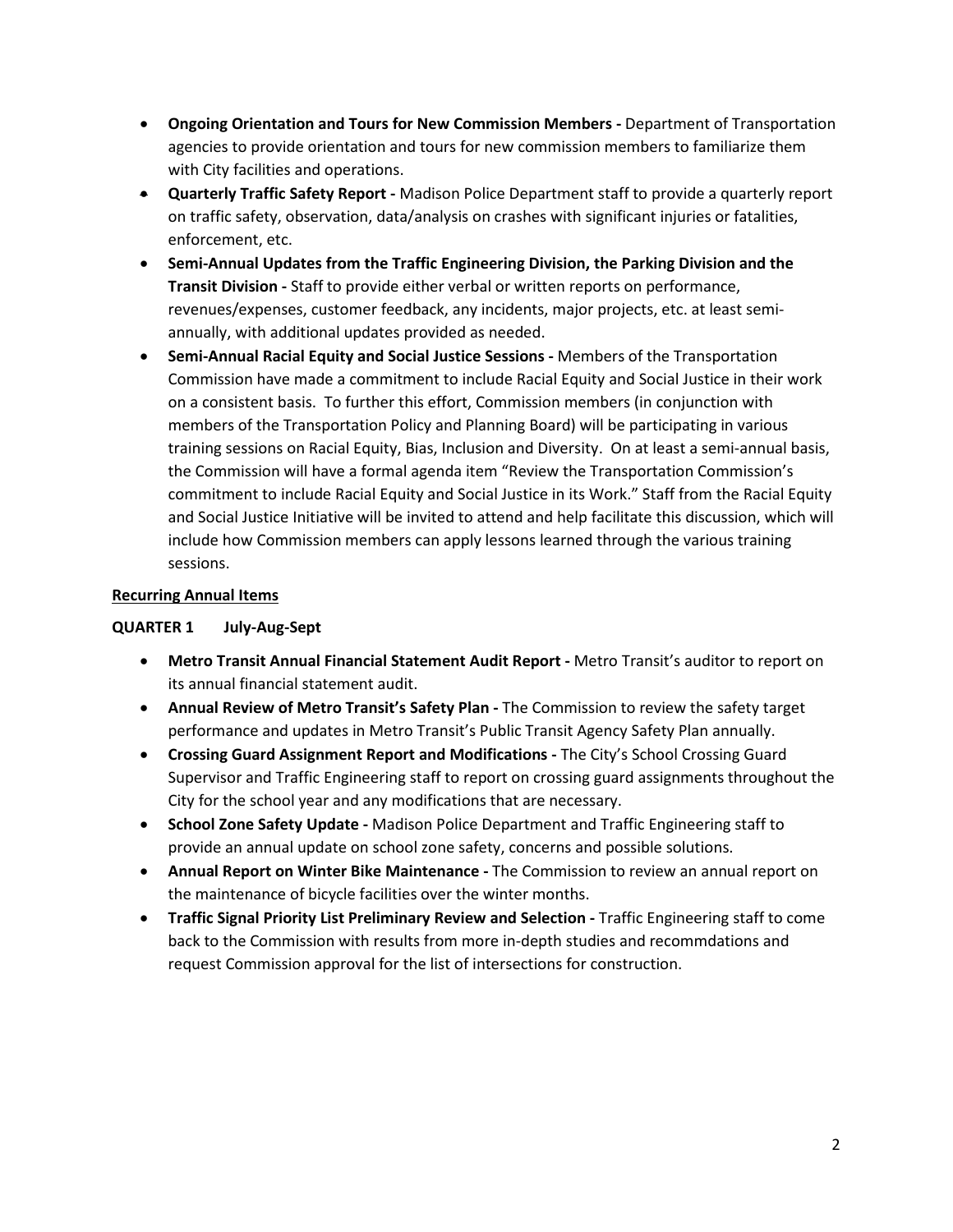#### **QUARTER 2 Oct-Nov-Dec**

- Annual Traffic Crash Report and the Follow-Up from the Previous Year Traffic Engineering staff to provide an annual report on the traffic crash data for the previous year, such as quantities, types and trends. Traffic Engineering staff also to provide an update on utilizing the previous year crash report to improve pedestrian, bicycle and motor vehicle safety.
- **Reminder to Commission Members of the Statement of Interests Form Completion Requirement -** Madison General Ordinance 3.35(9)(i)(1) indicates: "The Clerk shall send Statement of Interests forms to known filers and a filing reminder to all City department heads and staff of all boards, committees and commissions at least forty-five (45) days before the filing deadline. Staff to all boards, commissions and committees shall place the Statement of Interest form completion on the agenda for the next meetings of the board, commission or committee and shall seek to have all members complete and file the Statement of Interest."
- **New Speed Limit, Stop & Yield Signing Work -** Traffic Engineering staff to report to the Commission the list of New Speed Limit, Stop & Yield Signing Work done during the last year  $(1/1 - 12/31)$ . In addition, Traffic Engineering staff will provide a map showing the locations for the signing work reflected on the list. This would default to the consent agenda.

### **QUARTER 3 Jan-Feb-Mar**

- **Metro Transit Service Changes -** After a Public Hearing, Metro Transit will consider all the feedback received; and then Metro Transit will present proposed service changes to the Commission for consideration and approval.
- **Safe Streets Madison Projects Review and Approval** Goals of the Safe Streets Madison (SSM) program are to implement traffic safety measures in a fair and equitable manner to eliminate traffic deaths and serious injuries on City streets; and to improve pedestrian and bicycle networks in a fair and equitable manner across the City Traffic Engineering staff to provide the Commission with proposed SSM project requests for review and approval, using the SSM Prioritization Tool. Additional SSM project requests may also be presented in other quarters.
- **Department of Transportation Annual Operation Report -** Madison General Ordinance 3.14(2)(e) indicates that the Director of Transportation shall "Provide annual operational reports to the Transportation Policy and Planning Board and Transportation Commission regarding the operation, management, control, progress towards equity, and maintenance of each element of the City's transportation system."
- **Joint Meeting with Transportation Policy and Planning Board -** The Commission to hold a joint meeting(s) with the Transportation Policy and Planning Board to coordinate transportation issues that relate to both committees.

#### **QUARTER 4 Apr-May-June**

• **Taxicab Operator's License Renewals -** Taxicab operator licenses typically run for a two-year period, and are eligible for renewal in odd-numbered years. Applications to renew taxicab operator's licenses should be received on or before March 31st; and the Commission shall consider these requests for license renewals and report its findings and its recommendation for approval or denial to the Common Council in time for the Council to act on all renewals by May 30th.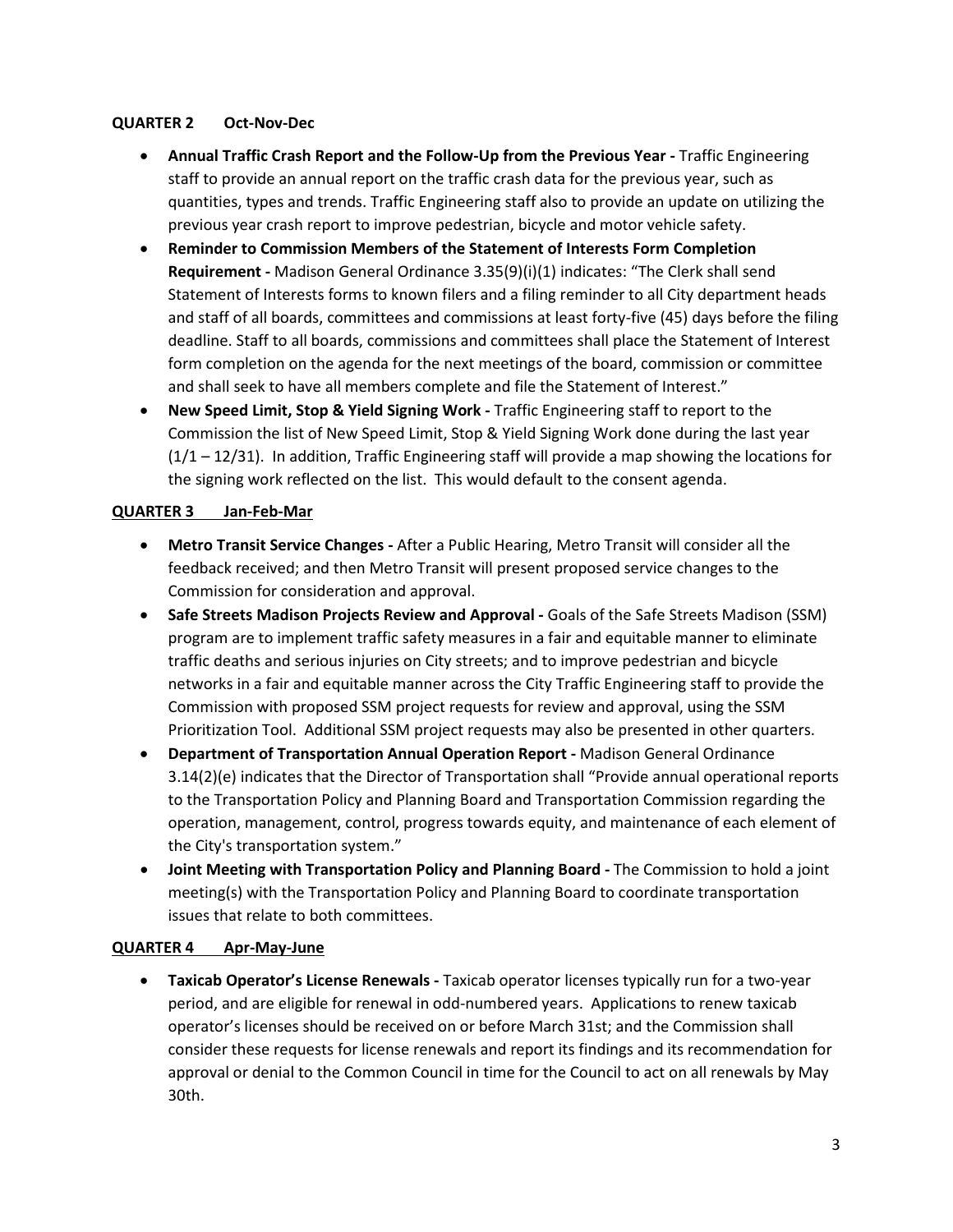- **Organizational Meeting -** The Commission to review and discuss any organizational issues. Election of the Chair and Vice Chair shall be conducted annually no later than June  $30<sup>th</sup>$ .
- **Annual Special Rules and Transportation Commission Handbook Review and Update** The Commission to review and update the TC Special Rules and Handbook as appropriate, at least on an annual basis.
- **Commission Annual Work Plan –** Commission Chair and staff to develop the Transportation Commission Annual Work Plan. The Commission to provide comments and approve the work plan.
- **Traffic Signal Priority List Preliminary Review and Selection -** Traffic Engineering staff to provide an annual report on the list of traffic signal requests throughout the City, along with data collected and preliminary staff review. The Commission to provide comments on which top intersections for staff to focus on for more in-depth studies.
- **B Cycle Update -** B Cycle staff to provide an annual update on its membership, ridership, operations and plans for the current year and following year(s).
- **Madison Bicycle Center** Freewheel staff to provide an annual update on the Center's membership, operations, etc.

# **Special Projects and/or Reviews for this Specific Work Plan Year**

- **Transportation Policy Initiative Updates** (i.e., Vision Zero, Bus Rapid Transit, Metro Transit Network Redesign, Complete Green Streets, Transportation Demand Management, etc.) – The Transportation Commission shall be kept up to date on any policy deliberations that may affect their work.
- **Metro Redesign Schedules and Bus Stops Approval –** After a public hearing, review and approval of the schedules and bus stop modifications in accordance with the Network Redesign plan adopted by the Common Council.
- **Safe Streets Madison Program Implementation -** Implementation of the Safe Streets Madison (SSM) program was approved at the Common Council meeting on August 3, 2021, under the direction of the City Traffic Engineer. City Traffic Engineer will bring the completed SSM program to TC for approval; and the Transportation Commission will perform an oversight role in the implementation of SSM.
- **Parking Enforcement Operational Transfer -** Staff to provide updates on the transition of the Parking Enforcement operational transfer from the Madison Police Department to the Parking Division. Decision items related to parking enforcement contracts will be brought to the Commission for review/approval as they arise during the transition, including a new City towing contract.